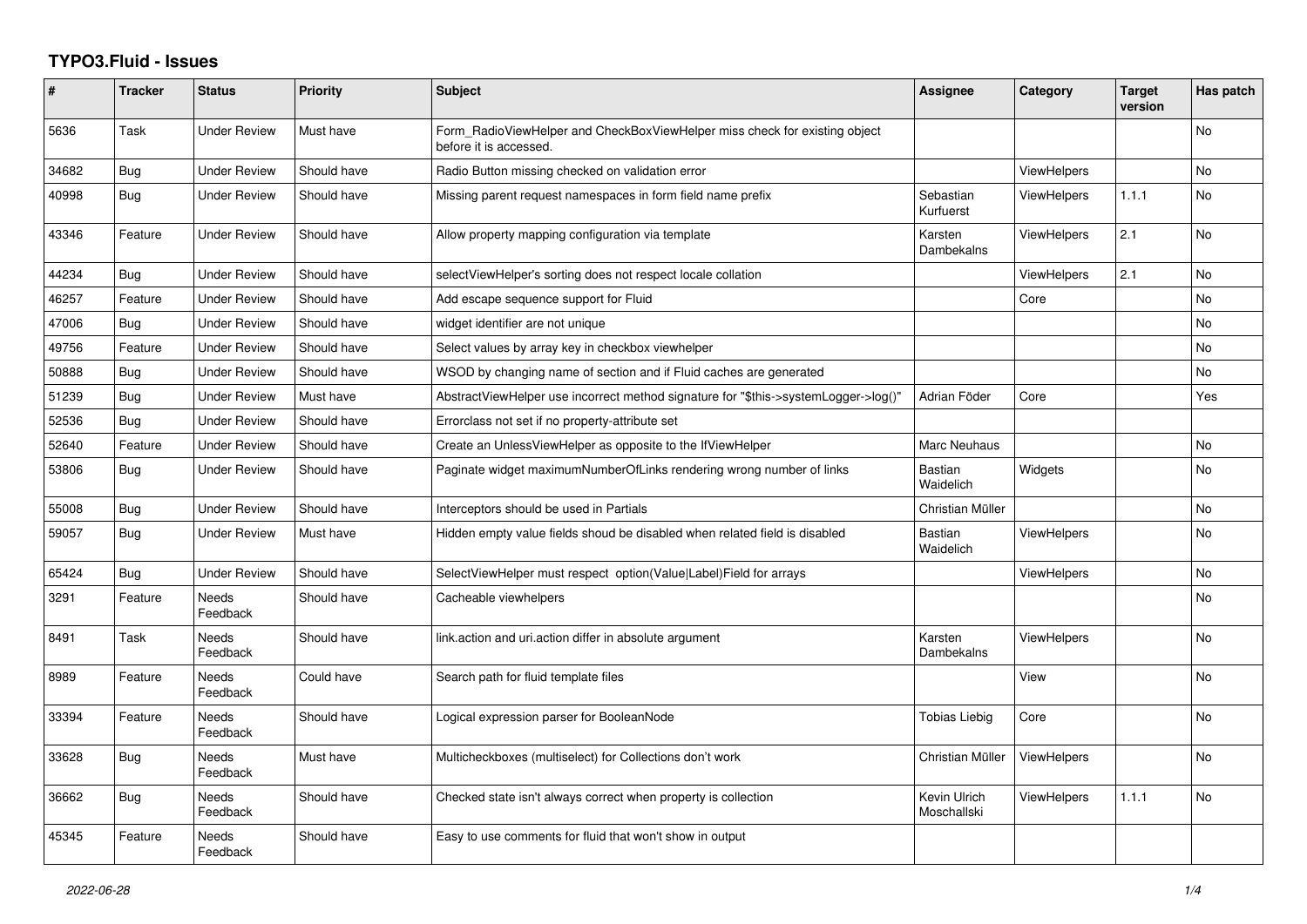| #     | <b>Tracker</b> | <b>Status</b>            | <b>Priority</b>      | <b>Subject</b>                                                                                              | <b>Assignee</b>        | Category           | <b>Target</b><br>version | Has patch |
|-------|----------------|--------------------------|----------------------|-------------------------------------------------------------------------------------------------------------|------------------------|--------------------|--------------------------|-----------|
| 46091 | Task           | <b>Needs</b><br>Feedback | Should have          | Show source file name and position on exceptions during parsing                                             |                        |                    |                          | <b>No</b> |
| 46289 | <b>Bug</b>     | Needs<br>Feedback        | Should have          | Enable Escaping Interceptor in XML request format                                                           |                        | View               | 2.0.1                    | No        |
| 58862 | Bug            | Needs<br>Feedback        | Should have          | FormViewHelper doesn't accept NULL as value for \$arguments                                                 | Bastian<br>Waidelich   | <b>ViewHelpers</b> |                          | Yes       |
| 5933  | Feature        | Accepted                 | Should have          | Optional section rendering                                                                                  | Sebastian<br>Kurfuerst | ViewHelpers        |                          | <b>No</b> |
| 9005  | Feature        | Accepted                 | Could have           | Fluid Template Analyzer (FTA)                                                                               | Sebastian<br>Kurfuerst |                    |                          |           |
| 28551 | Bug            | Accepted                 | Should have          | (v4) backport VHTest                                                                                        | Sebastian<br>Kurfuerst |                    |                          | No        |
| 1907  | Feature        | <b>New</b>               | Could have           | Default values for view helpers based on context                                                            |                        | Core               |                          |           |
| 3481  | Bug            | New                      | Should have          | Use ViewHelperVariableContainer in PostParseFacet                                                           |                        | Core               |                          | <b>No</b> |
| 3725  | Feature        | New                      | Could have           | <b>CSS Engine</b>                                                                                           | Christian Müller       | ViewHelpers        |                          | <b>No</b> |
| 4704  | Feature        | New                      | Should have          | Improve parsing exception messages                                                                          |                        | Core               |                          |           |
| 7608  | Feature        | New                      | Could have           | Configurable shorthand/object accessor delimiters                                                           |                        | Core               |                          | Yes       |
| 8648  | Bug            | New                      | Should have          | format.crop ViewHelper should support all features of the crop stdWrap function                             |                        | ViewHelpers        |                          | No        |
| 9514  | Feature        | New                      | Should have          | Support explicit Array Arguments for ViewHelpers                                                            |                        |                    |                          |           |
| 9950  | Task           | New                      | Should have          | Binding to nested arrays impossible for form-elements                                                       |                        | <b>ViewHelpers</b> |                          |           |
| 10472 | Feature        | <b>New</b>               | Could have           | Fluid Standalone distribution                                                                               |                        | Core               |                          | <b>No</b> |
| 10911 | Task           | New                      | Should have          | Tx_Fluid_ViewHelpers_Form_AbstractFormViewHelper->renderHiddenIdentityField<br>should be more reliable      |                        | <b>ViewHelpers</b> |                          | <b>No</b> |
| 12863 | <b>Bug</b>     | New                      | Should have          | Attributes of a viewhelper can't contain a '-'                                                              | Sebastian<br>Kurfuerst | Core               |                          | No        |
| 13045 | Bug            | New                      | Should have          | Entity decode of strings are different between if-conditions and output of variable                         |                        |                    |                          |           |
| 26658 | Task           | New                      | Won't have this time | Make Form ViewHelpers consistent                                                                            |                        | <b>ViewHelpers</b> |                          | No        |
| 26664 | Task           | New                      | Won't have this time | Clean up Form ViewHelpers                                                                                   |                        | <b>ViewHelpers</b> |                          | No        |
| 27607 | Bug            | New                      | Must have            | Make Fluid comparisons work when first element is STRING, second is NULL.                                   |                        | Core               |                          | No        |
| 28549 | Bug            | <b>New</b>               | Should have          | make widgets cacheable, i.e. not implement childnodeaccess interface                                        |                        |                    |                          | <b>No</b> |
| 28550 | Bug            | New                      | Should have          | (v4) make widgets cacheable, i.e. not implement childnodeaccess interface                                   |                        |                    |                          | <b>No</b> |
| 28552 | Bug            | New                      | Should have          | (v5) write ViewHelper test for compiled run; adjust functional test to do two passes<br>(uncached & cached) |                        |                    |                          | No        |
| 28553 | Bug            | <b>New</b>               | Should have          | improve XHProf test setup                                                                                   |                        |                    |                          | <b>No</b> |
| 28554 | <b>Bug</b>     | <b>New</b>               | Should have          | (v4) implement feature flag to disable caching                                                              |                        |                    |                          | <b>No</b> |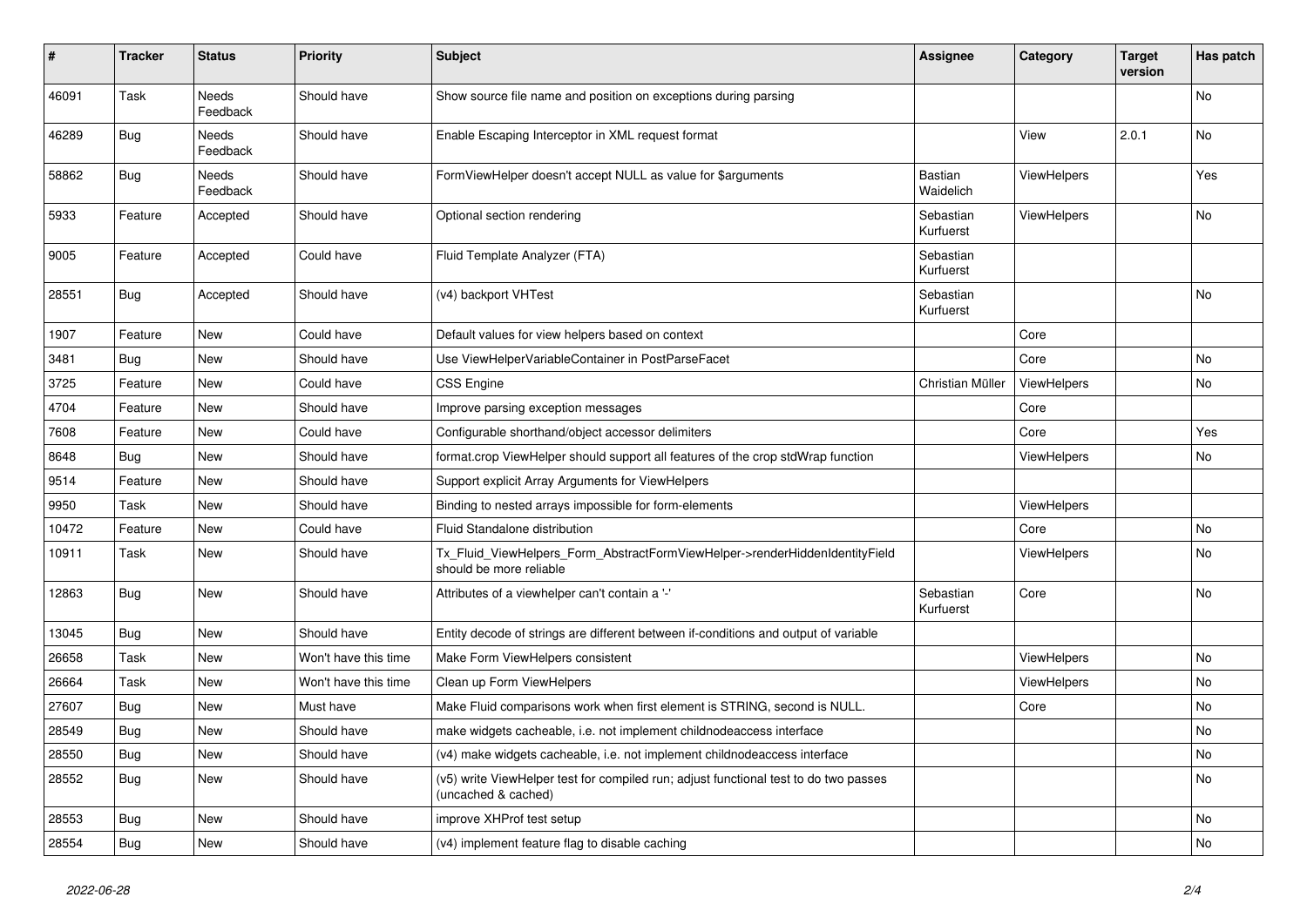| #     | <b>Tracker</b> | <b>Status</b> | <b>Priority</b> | Subject                                                                                       | Assignee               | Category    | <b>Target</b><br>version | Has patch     |
|-------|----------------|---------------|-----------------|-----------------------------------------------------------------------------------------------|------------------------|-------------|--------------------------|---------------|
| 30555 | Feature        | New           | Could have      | Make TagBuilder more extensible                                                               |                        | Core        |                          | No            |
| 30937 | Bug            | New           | Should have     | CropViewHelper stringToTruncate can't be supplied so it can't be easily extended              |                        | ViewHelpers |                          | Yes           |
| 31955 | Feature        | New           | Should have     | f:uri.widget                                                                                  |                        | Widgets     |                          | No            |
| 32035 | Task           | New           | Should have     | Improve fluid error messages                                                                  |                        | Core        |                          | Yes           |
| 33215 | Feature        | New           | Should have     | RFC: Dynamic values in ObjectAccess paths                                                     |                        |             |                          | No            |
| 33551 | Bug            | New           | Must have       | View helper values break out of a partial scope                                               | Sebastian<br>Kurfuerst | Core        |                          | No            |
| 34309 | Task           | <b>New</b>    | Could have      | Unknown ViewHelpers cause exception - should be handled more graceful                         |                        | ViewHelpers |                          | No            |
| 36410 | Feature        | New           | Should have     | Allow templates to send arguments back to layout                                              |                        | ViewHelpers |                          | No            |
| 36559 | Feature        | New           | Could have      | New widget progress bar                                                                       |                        |             |                          | Yes           |
| 36655 | Bug            | New           | Should have     | <b>Pagination Links</b>                                                                       |                        | Widgets     |                          | No            |
| 37095 | Feature        | New           | Should have     | It should be possible to set a different template on a Fluid TemplateView inside an<br>action | Christopher<br>Hlubek  |             |                          | No            |
| 37619 | Bug            | <b>New</b>    | Should have     | Fatal Error when using variable in name attribute of Section ViewHelper                       |                        | ViewHelpers |                          | No            |
| 38130 | Feature        | New           | Should have     | Checkboxes and multiple select fields should have an assignable default value                 |                        |             |                          | No            |
| 38369 | Bug            | New           | Must have       | Resource ViewHelpers should not fall back to request package                                  |                        | View        |                          | No            |
| 39936 | Feature        | New           | Should have     | registerTagAttribute should handle default values                                             |                        | ViewHelpers |                          | No            |
| 39990 | Bug            | New           | Should have     | Same form twice in one template: hidden fields for empty values are only rendered<br>once     |                        | Core        |                          | No            |
| 40064 | Bug            | New           | Must have       | Multiselect is not getting persisted                                                          |                        | ViewHelpers |                          | No            |
| 40081 | Feature        | New           | Should have     | Allow assigned variables as keys in arrays                                                    |                        |             |                          | No            |
| 42397 | Feature        | New           | Should have     | Missing viewhelper for general links                                                          |                        |             |                          | No            |
| 42743 | Task           | New           | Should have     | Remove inline style for hidden form fields                                                    |                        |             |                          | No            |
| 43071 | Task           | New           | Should have     | Remove TOKENS for adding fallback teplates in B                                               |                        |             |                          | No            |
| 43072 | Task           | New           | Should have     | Remove TOKENS for adding templates fallback in Backporter                                     |                        | View        |                          | No            |
| 45153 | Feature        | New           | Should have     | f:be.menus.actionMenuItem - Detection of the current select option is insufficient            |                        |             |                          | No            |
| 45384 | Bug            | <b>New</b>    | Must have       | Persisted entity object in widget-configuration cannot be deserialized (after reload)         |                        | Widgets     | 2.0.1                    | No            |
| 45394 | Task           | New           | Should have     | Forwardport Unit test for standalone view                                                     |                        | View        |                          | No            |
| 46545 | Feature        | New           | Should have     | Better support for arrays in options of SelectViewHelper                                      |                        |             |                          | $\mathsf{No}$ |
| 47669 | Task           | New           | Should have     | FormViewHelper does not define the default request method                                     |                        |             |                          | No            |
| 48355 | Feature        | New           | Could have      | Assign output of viewhelper to template variable for further processing.                      |                        |             |                          |               |
| 49038 | Bug            | New           | Must have       | form.select does not select the first item if prependOptionValue is used                      |                        |             |                          | No            |
| 49600 | <b>Bug</b>     | New           | Should have     | f:form tag shown as a HTML on frontend                                                        |                        | ViewHelpers |                          | No            |